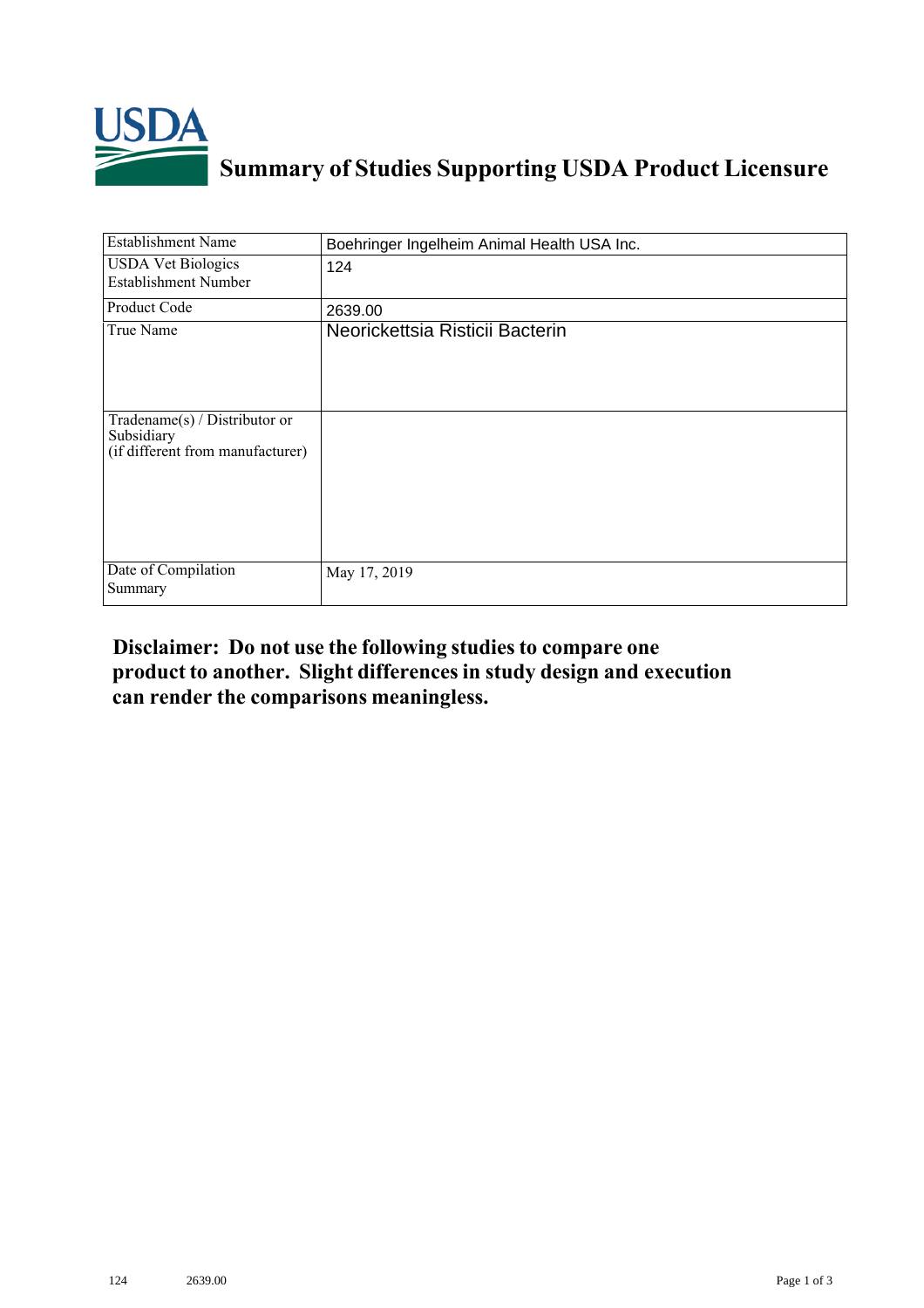| <b>Study Type</b>              | Efficacy                                                                                                                                                                                                                                                                                                                    |
|--------------------------------|-----------------------------------------------------------------------------------------------------------------------------------------------------------------------------------------------------------------------------------------------------------------------------------------------------------------------------|
| <b>Pertaining to</b>           | Neorickettsia risticii                                                                                                                                                                                                                                                                                                      |
| <b>Study Purpose</b>           | Demonstrate efficacy against Neorickettsia risticii                                                                                                                                                                                                                                                                         |
| <b>Product Administration</b>  | Intramuscularly (IM)                                                                                                                                                                                                                                                                                                        |
| <b>Study Animals</b>           | Horses                                                                                                                                                                                                                                                                                                                      |
| <b>Challenge Description</b>   |                                                                                                                                                                                                                                                                                                                             |
| <b>Interval observed after</b> |                                                                                                                                                                                                                                                                                                                             |
| challenge                      |                                                                                                                                                                                                                                                                                                                             |
| <b>Results</b>                 | Study data were evaluated by USDA-APHIS prior to product<br>licensure and met regulatory standards for acceptance at the time of<br>submission. No data are published because this study was submitted<br>to USDA-APHIS prior to January 1, 2007, and APHIS only requires<br>publication of data submitted after that date. |
| <b>USDA Approval Date</b>      | May 26, 1989                                                                                                                                                                                                                                                                                                                |